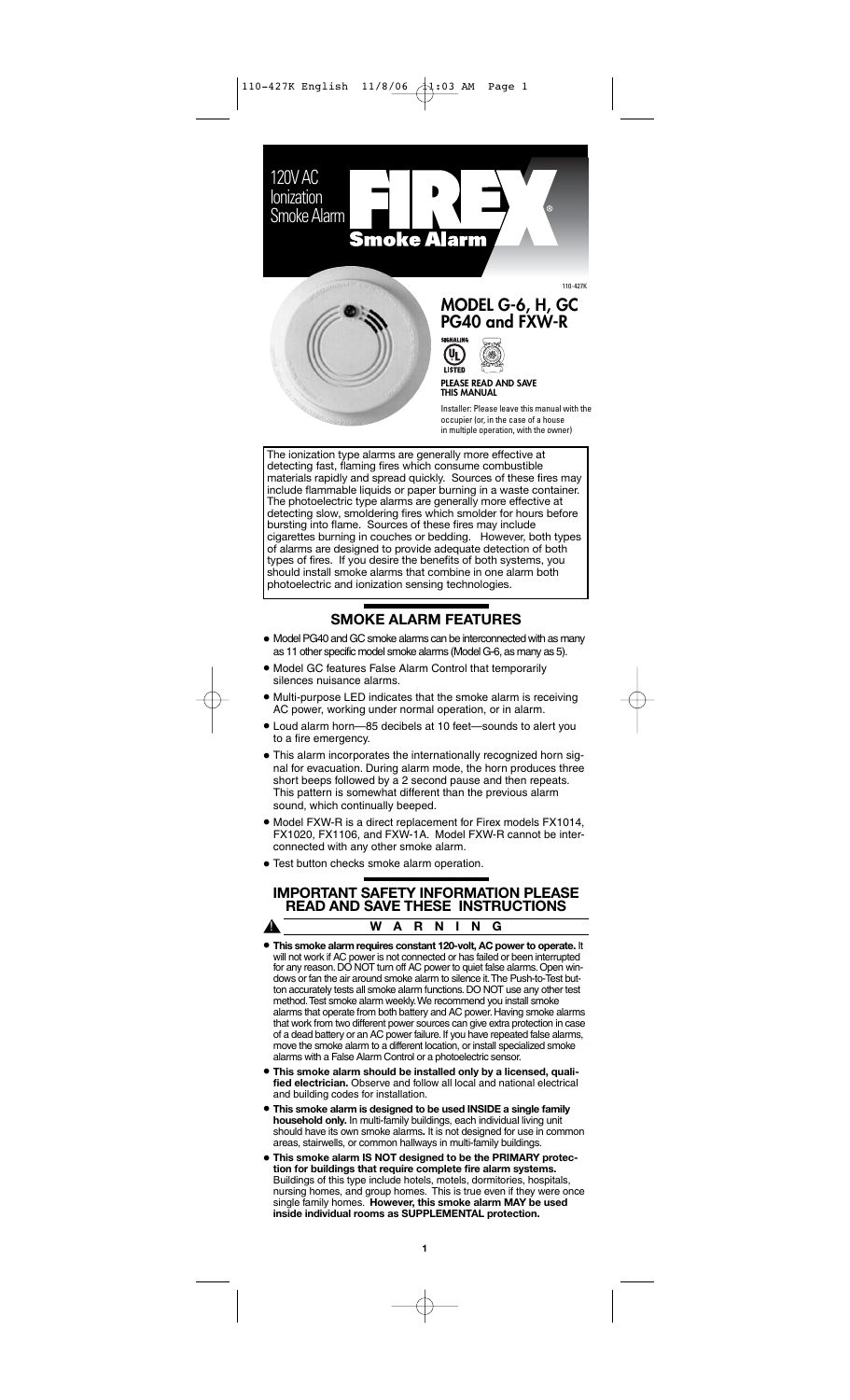- **DO NOT connect this smoke alarm to any other smoke alarm or devices except as specifically listed in this manual.** Model PG40, GC and FXW-R smoke alarms can be interconnected with up to 11 other specific model smoke alarms (Model G-6, as many as 5). **DO NOT use external bug screens or alarm guards.** This may cause improper operation.
- **Smoke alarms must not be used with detector guards** unless the combination of alarm and guard has been evaluated and found suitable for that purpose.
- **Smoke alarms sound their alarm horns when they detect smoke.** They do not detect heat, flame, or gas.They will not operate if smoke does not reach the smoke alarm.
- **We recommend that you install a smoke alarm in every room and on every level of the home.** Smoke may not reach the smoke alarm for many reasons. For example, if a fire starts in a remote part of the home, on another level, in a chimney, wall, roof, or on the other side of a closed door, smoke may not reach the smoke alarm in time to alert household members. A smoke alarm will not promptly detect a fire EXCEPT in the area or room in which it is installed.
- **Model G-6, PG40, GC and FXW-R smoke alarms meet all NFPA requirements for new and existing homes.** Per the National Fire Protection Association (NFPA) Standard 72, Chapter 2, this type of smoke alarm can be used to meet the minimum requirements for new and existing residential dwellings.The standard requires that smoke alarms for new residential dwellings be AC powered and interconnected.Therefore, Model G-6, PG40, and GC can be used to meet the minimum requirements for new construction residential dwellings.
- **Smoke alarms may not alert every household member every time.** There may be limiting circumstances where a household member may not hear the alarm (e.g., outdoor or indoor noise, sound sleepers, drug or alcohol usage, the hard of hearing, etc.). If you suspect that this smoke alarm may not alert a household member, install and maintain specialty smoke alarms. Current studies have shown smoke alarms may not awaken all sleeping individuals, and that it is the responsibility of individuals in the household that are capable of assisting others to provide assistance to those who may not be awakened by the alarm sound, or to those who may be incapable of safely evacuating the area unassisted.
- **This smoke alarm will not provide adequate escape or rescue time in extremely fast moving fires.** Fast fires include gas fires, flammable liquid fires, or fires set on purpose. The smoke alarm will not give adequate escape time to people very close to the fire. Such examples might be, children playing with matches or smokers who fall asleep and drop a cigarette into their bed.
- **Smoke alarms have limitations.** This smoke alarm is not foolproof and is not warranted to protect lives or property from fire. Smoke alarms are not a substitute for insurance. Homeowners and renters should insure their lives and property. In addition, it is possible for the smoke alarm to fail at any time. **For this reason, you must test the smoke alarm weekly and replace it every 10 years.**

# **SMOKE ALARM PLACEMENT**

**Invensys Controls Americas recommends complete coverage protection achieved by installing a smoke alarm in every room of your home. The National Fire Protection Association's (NFPA) MINIMUM requirement for locating smoke alarms in family living units is detailed in NFPA Standard 72, Chapter 2. It reads as follows:**

"2-2.1.1.1 Smoke detectors shall be installed outside of each separate sleeping area in the immediate vicinity of the bedrooms and on each additional story of the family living unit including basements and excluding crawl spaces and unfinished attics. In new construction a smoke detector also shall be installed in each sleeping room.

Further, section 2-2.2.1 states that:

"In new construction, where more than one smoke detector is required by 2-2.1, they shall be so arranged that operation of any smoke detector shall cause the alarm in all smoke detectors within the dwelling to sound."

The NFPA, 1993 Edition, Appendix A, however, clearly points out that: "The required number of smoke detectors [as defined in the paragraphs above] may not provide reliable early warning protection for those areas separated by a door from the areas protected by the required smoke detectors. For this reason, it is recommended that the householder consider the use of additional smoke detectors for those areas for increased protection. The additional areas include: basement, bedrooms, dining room, furnace room, utility room, and hallways not protected by the required smoke detectors."

Further, the California State Fire Marshal states that the minimum number of required smoke alarms is not enough to give the earliest warning under all conditions.The California State Fire Marshal states that:

"Early warning fire detection is best achieved by the installation of fire detection equipment in all rooms and areas of the household as follows: A smoke detector installed in each separate sleeping area (in the vicinity, but outside the bedrooms), and heat or smoke detectors in the living rooms, dining rooms, bedrooms, kitchens, hallways, attics, furnace rooms, closets, utility and storage rooms, basements and attached garages."

**It is clear from the above abstracts that the earliest warning of a developing fire is best achieved by the installation of smoke alarms in all rooms and areas of the residence. Accordingly, Invensys Controls Americas recommends that you install smoke alarms in every room of your residence, even though this is not required by the typical code or standard.**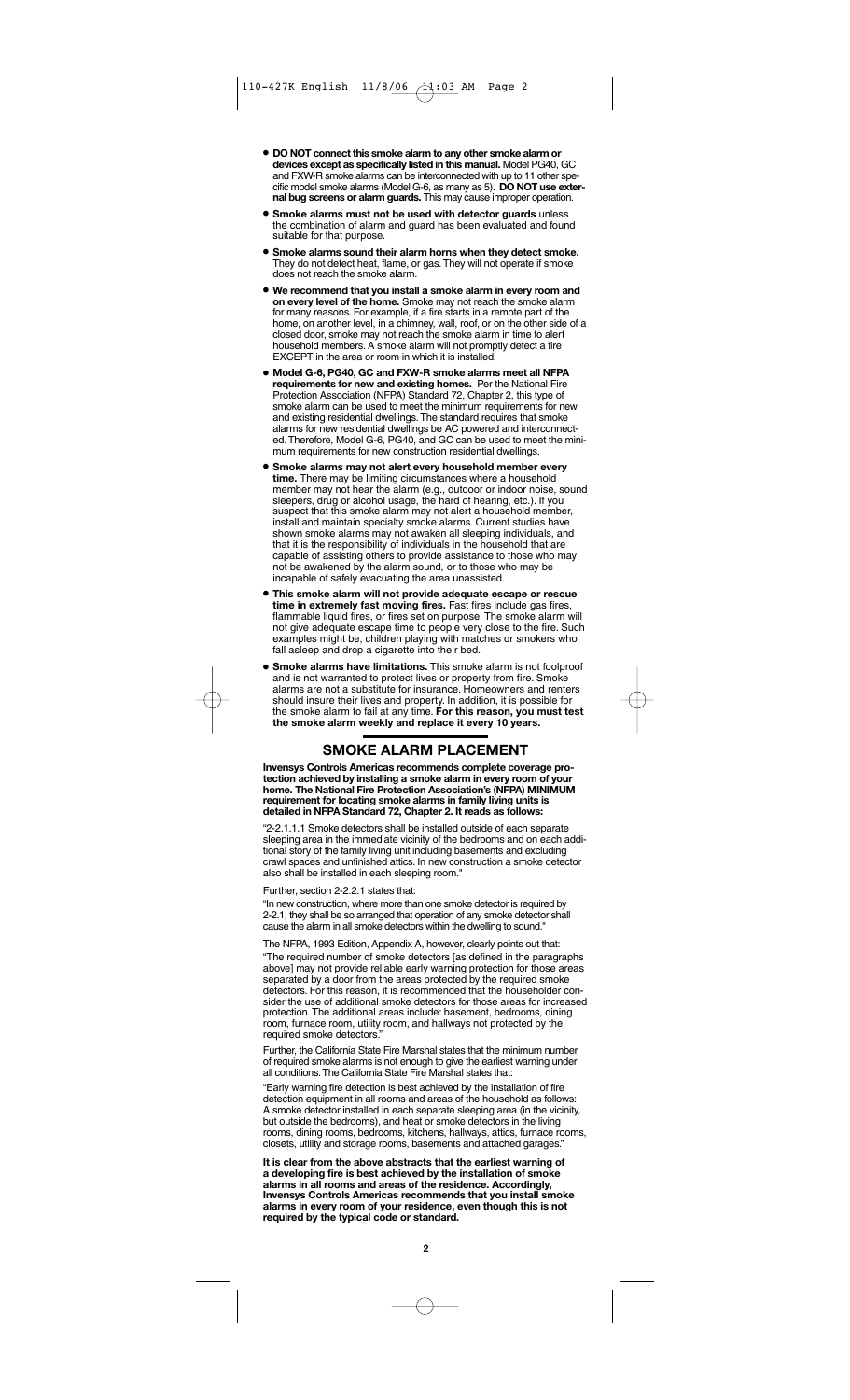#### **FOR MAXIMUM COVERAGE, WE RECOMMEND THAT YOU INSTALL A SMOKE ALARM IN EVERY ROOM OF THE HOME, INCLUDING BASEMENTS AND FINISHED ATTICS. In addition, we recommend interconnecting all smoke alarms capable of being interconnected.**

Invensys Controls Americas recommends a minimum of two smoke alarms in every home, no matter how small the home (including efficiency apartments). Invensys Controls Americas also recommends maximum coverage by installing smoke alarms in both required and recommended locations as illustrated and described.



#### **Existing Homes:**

• The NFPA requires a smoke alarm on every level and outside each sleeping<br>area in existing construction. An existing area in existing construction. An exist mousehold with one level and one sleeping area is required to have one smoke alarm.



**SINGLE STORY RESIDENCE/APARTMENT** 

#### **New Construction Homes:**

• The NFPA requires AC-powered, interconnected smoke alarms to be installed inside each bedroom, outside each bedroom area, and on every level of the home.They also require a minimum of two AC-powered, interconnected smoke alarms in any new construction home.



**SINGLE STORY RESIDENCE/APARTMENT** 



**TWO STORY RESIDENCE** 



**TWO STORY RESIDENCE** 



#### **Mobile Home Installation:**

- For minimum protection, smoke alarms should be installed in compliance with H.U.D. Manufactured Home Construction Safety Standards Title 24 CFR, Section 3280.208 and Section 3282.
- For additional protection, see single story residence smoke alarm requirements/recommendations for existing homes and new construction above.

# **ADDITIONAL SMOKE ALARM PLACEMENT INFORMATION:**

- If a bedroom area hallway is more than 30 feet long, install a smoke alarm at each end.
- In basements, install a smoke alarm on the ceiling at the bottom of the stairwell.
- Install a smoke alarm at the top of a first-to-second floor stairwell.
- Install a smoke alarm as close to the center of the ceiling as possible. If this is not practical, mount no closer than 4 inches from a wall or corner. Also, if local codes allow wall mounting, you may install smoke alarms on walls between 4 and 12 inches from ceiling/wall intersections.
- Install a smoke alarm in each room that is divided by a partial wall (either coming down from the ceiling at least 24 inches, or coming up from the floor).
- Install smoke alarms on peaked, cathedral, or gabled ceilings 3 feet from the highest point (measured horizontally).
- Install a smoke alarm in lived-in or finished attics.
- **NOTE:** For mobile homes built before 1978, install smoke alarms on inside walls between 4 and 12 inches from the ceiling. (Older mobile homes have little or no insulation in the ceiling.) This is especially important if the ceiling is unusually hot or cold.

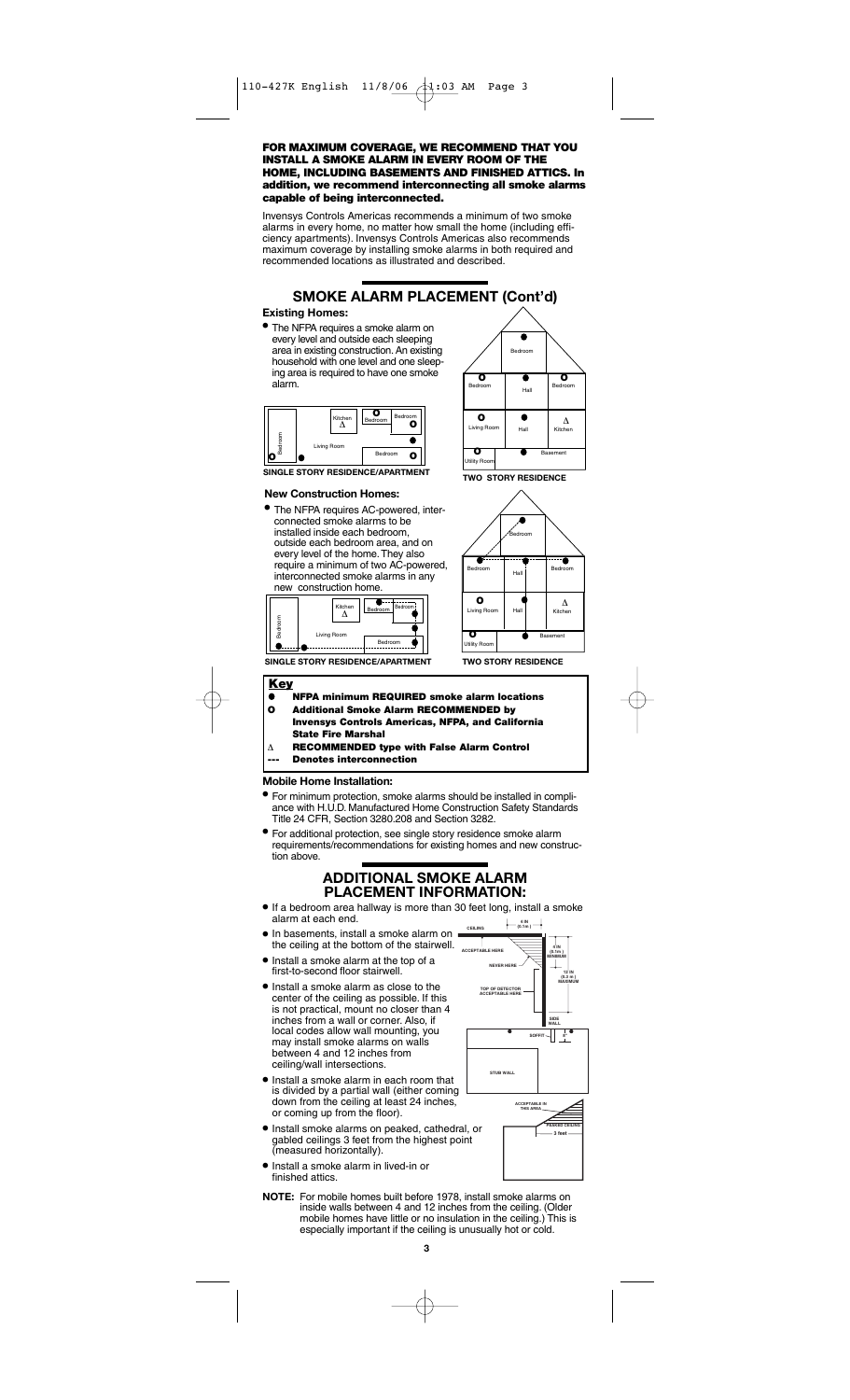#### **DO NOT install smoke alarms:**



In areas where combustion particles are present. (Combustion particles are the by-products of something that is burning.) Areas to avoid include poorly ventilated kitchens, garages, near furnaces, or near hot water heaters. Place smoke alarm as far from the source of combustion particles as possible to prevent nuisance alarms.

In damp or very humid areas—such as bathrooms with showers—where the normal humidity may rise above 93% relative humidity. Areas above this humidity level can cause a false alarm.



In direct air flow nor within 3 feet of heating and cooling supply vents. Install at least 3 feet (0.9 meters) away from these areas. The air could blow smoke away from the detector, interrupting its alarm.



In rooms where temperatures may fall below 40˚F (4˚C) or rise above 100˚F (38˚C).



In extremely dusty, dirty, or insect-infested areas. Loose particles interfere with smoke alarm operation and may cause a nuisance alarm.



!

Within 3 feet of fluorescent lighting. Electrical noise may cause nuisance alarms.

# **HOW TO INSTALL THIS SMOKE ALARM**

**DANGER: ELECTRICAL SHOCK HAZARD. Turn off power at the main fuse box or circuit breaker by removing the fuse or switching the circuit breaker to the OFF position.**

**WARNING: This smoke alarm should be installed only** ! **by a qualified electrician. Smoke alarm wiring to be used shall be in accordance with the provisions of Article 210 and 760 of the National Electrical Code, ANSI/NFPA 70, and any local codes that may apply. Interconnect wire location shall be in accordance with NEC Article 300.3b.**

THIS SMOKE ALARM SHOULD BE INSTALLED IN ACCOR-DANCE WITH THE NATIONAL FIRE PROTECTION ASSOCIA-TION'S STANDARD 72 (National Fire Protection Association, Batterymarch Park, Quincy, MA 02269).

Connect smoke alarms to a dedicated AC branch circuit. If local codes do not permit, be sure the neutral wire is common to both phases.

- Install smoke alarm on a 4-inch octagon or single gang junction box only.
- 1. From back of smoke alarm, unlock and remove mounting plate by turning plate counterclockwise.
- 2. Align plate with mounting holes of a 4-inch octagon or single gang junction box.
- 3. Gently pull household wires through center hole of plate.
- 4. Secure plate to junction box.



- 6. Connect black wire from connector plug to black household wire.
- 7. If interconnection is desired, connect yellow wire (orange on model FXW-R) from connector to interconnect wire between smoke alarms. See INTERCONNECTING SMOKE ALARMS.

# $\triangle$  WARNING:

**Do not interconnect Firex smoke alarms with yellow interconnect leads to Firex smoke alarms with orange interconnect leads. Violating this warning will result in damage to the smoke alarm.**

- **NOTE:** If this will be a single-station smoke alarm, cover yellow wire (orange on model FXW-R) with electrical tape and tuck into junction box.
- 8. Attach connector plug to pins on back of smoke alarm. Plug will fit only one way.
- 9. Gently tug connector to be sure it is attached securely.
- 10. Position smoke alarm to mounting plate and turn clockwise to lock into place.



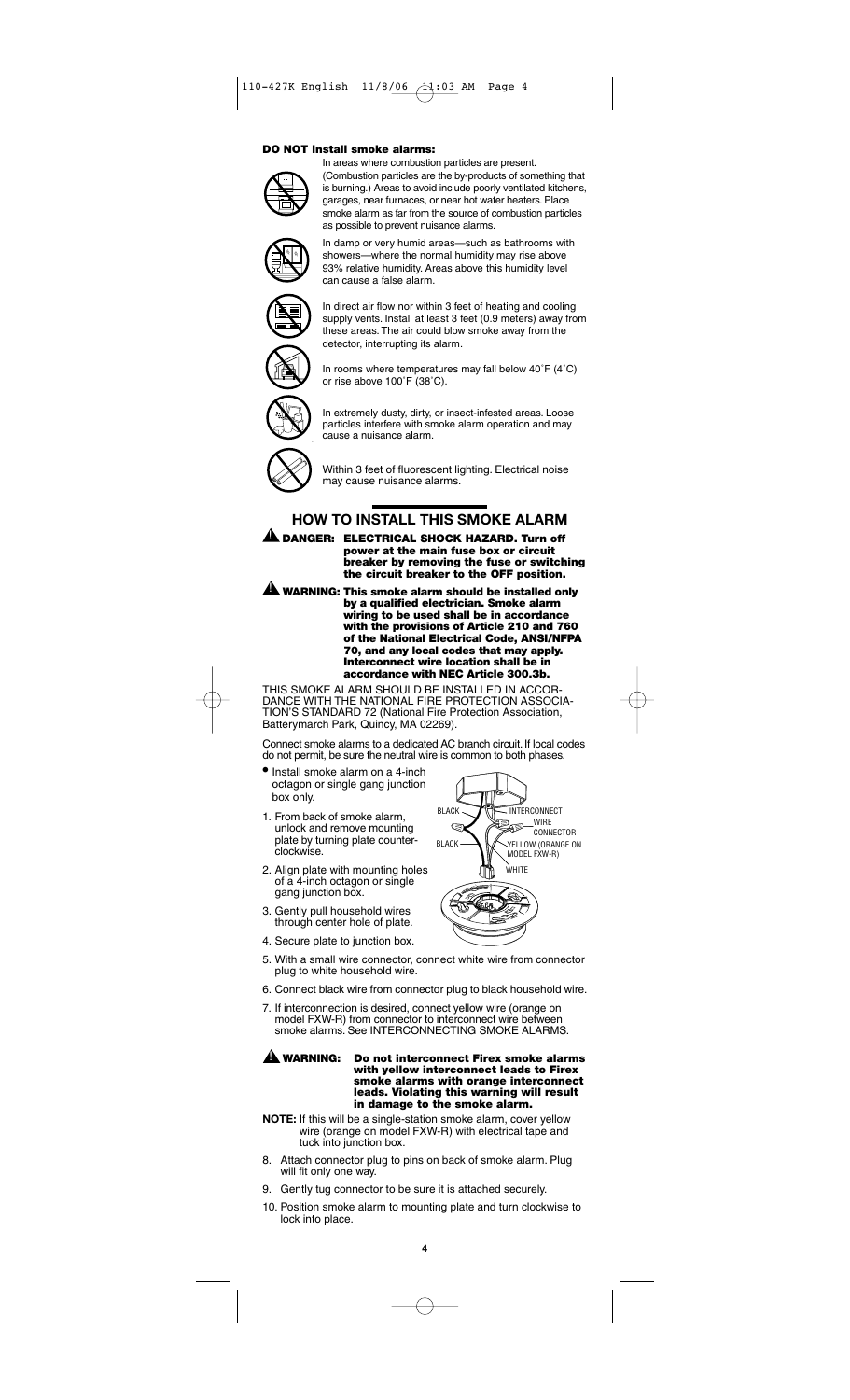11. Turn on power at main fuse box or circuit breaker.

12. Test smoke alarm. See TESTING THE SMOKE ALARM.

# **INTERCONNECTING SMOKE ALARMS**

**WARNING:This smoke alarm should be installed only by a qualified electrician. Smoke alarm wiring to be used shall be in accordance with the provisions of Article 210 and 760 of the National Electrical Code, ANSI/NFPA 70, and any local codes that may apply. Interconnect wire location shall be in accordance with NEC Article 300.3b.**  $\mathbf 1$ 

**IMPORTANT: The model FXW-R is a direct replacement for Firex models FX1014, FX1020, FX1106 and FXW-1A. Model FXW-R cannot be interconnected with any other smoke alarm.**

**IMPORTANT: Do not interconnect Firex smoke alarms with yellow interconnect wires to Firex smoke alarms with orange interconnect wires.**

**IMPORTANT: Do not attempt to interconnect with any other type of device or manufacturer's brand.**

- As many as 12 Model GC & PG40 (6 for Model G-6) smoke alarms may be interconnected.
- As many as 12 Model FXW-R smoke alarms may be interconnected.
- Connect smoke alarms to a dedicated AC branch circuit. If local codes do not permit, be sure the neutral wire is common to both phases.



# **LED INDICATORS**

This smoke alarm features an LED indicator which can be seen through the Push-to-Test button.The LED indicates the following:

Blinks once a minute — indicating normal operation.

- Blinks once a second smoke alarm senses smoke and simultaneously sounds an audible alarm.
- Blinks once approximately False Alarm Control (FAC) every 10 seconds feature activated (model GC only).

OFF — — another smoke alarm in the — another smoke alarm in the (Interconnected system only): — network has sensed smoke

network has sensed smoke and is signalling this alarm.

# **FALSE ALARM CONTROL**

Model GC features a False Alarm Control that, when activated, quiets unwanted alarms for up to 15 minutes.

To use the False Alarm Control:

Press and release the test button during an unwanted alarm.The alarm should stop within ten seconds.This means the smoke alarm is in False Alarm Control.

If the smoke alarm does not go into False Alarm Control and continues to sound its loud alarm horn, or if it initially goes into False Alarm Control then resounds the alarm, the smoke is too heavy and a dangerous situation could exist—take emergency action.

NOTE: In an interconnected circuit, False Alarm Control must be activated on the initiating unit.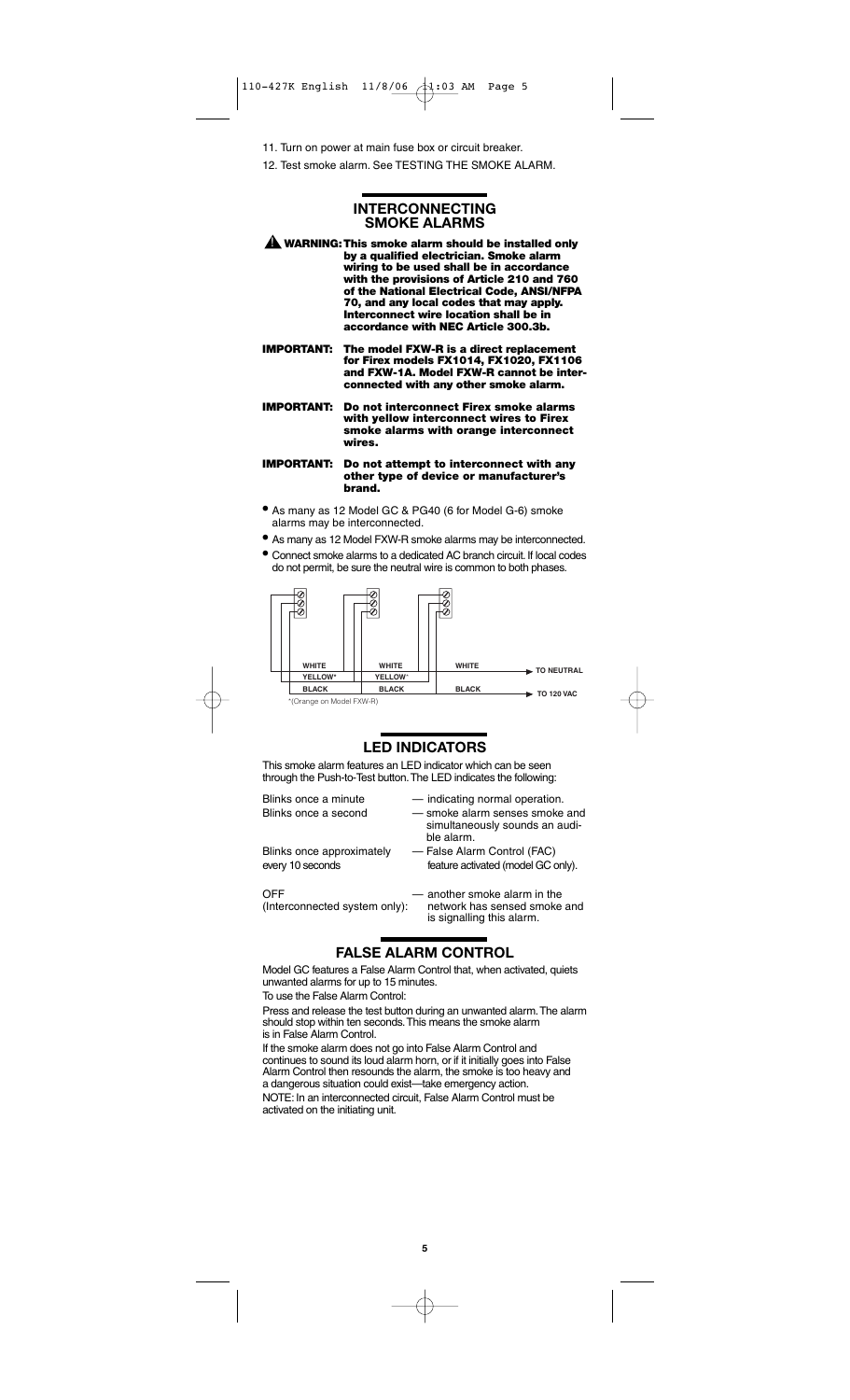A.

# **TESTING THE SMOKE ALARM WARNING**

**DANGER: If alarm horn sounds, and smoke alarm is not being tested, the smoke alarm is sensing smoke. THE SOUND OF THE ALARM HORN REQUIRES YOUR IMMEDIATE ATTENTION AND ACTION.**

- **Test each smoke alarm weekly** to be sure it is installed correctly and operating properly.
- **Test smoke alarms upon returning from vacation.** Also test when no one has been in the household for several days.
- **Stand at arm's length from the smoke alarm when testing.** The alarm horn is loud to alert you to an emergency. The alarm horn may be harmful to your hearing.
- The Push-to-Test button accurately tests all functions. **NEVER use an open flame** from a match or lighter to test this smoke alarm. You may ignite and set fire to the smoke alarm and your home.

#### **Test all smoke alarms weekly as follows:**

- 1. Look at the Push-to-Test button. A light flashing about once a minute indicates the smoke alarm is receiving 120V AC power. See LED INDICATORS above.
- 2. Firmly depress the Push-to-Test button for at least five (5) seconds. The smoke alarm will sound its horn loudly. The alarm may sound for up to 10 seconds after releasing the Push-to-Test button.
- 3. If smoke alarm does not sound, replace the smoke alarm immediately. If the smoke alarm is under warranty, see warranty information at the end of this manual for more information.

**REPLACE OR RETURN THE ALARM IF THE PUSH-TO-TEST FUNCTION DOES NOT OPERATE PROPERLY AFTER FOLLOWING THE PROCEDURES OUTLINED ABOVE (see REPAIR below).**

# **CLEANING**

In addition to weekly testing, this smoke alarm requires periodic cleaning. Periodic cleaning will remove dust, dirt, and debris.

**DANGER: ELECTRICAL SHOCK HAZARD. Turn off power at main service panel by removing fuse or switching appropriate circuit breaker to OFF position before cleaning smoke alarm.**

## **CLEANING**

**Always turn off power to smoke alarm before cleaning. Clean the smoke alarm at least once a month** to remove dust, dirt, or debris as follows:

- Using the wand attachment of a powerful vacuum cleaner, vacuum all sides and the cover of smoke alarm. Be sure all the vents are free of debris.
- •If necessary, turn off power and use a damp cloth to clean smoke alarm cover.
- **IMPORTANT:** Do not attempt to remove the cover or clean inside the smoke alarm.THIS WILL VOID YOUR WARRANTY.

# **REPAIR**

### **CAUTION: Do not attempt to repair this smoke alarm. Doing so will void your warranty.**

If smoke alarm is not operating properly, see TROUBLESHOOTING on page 7. If you cannot solve the problem, and if the alarm is still under warranty, return smoke alarm to Invensys Controls Americas. Pack it in a well-padded carton, shipping prepaid, to:

> **Invensys Controls Americas** Product Service Department 28C Leigh Fisher Blvd. El Paso, TX 79906

If the smoke alarm is no longer under warranty, replace the smoke alarm immediately with a comparable Firex brand smoke alarm.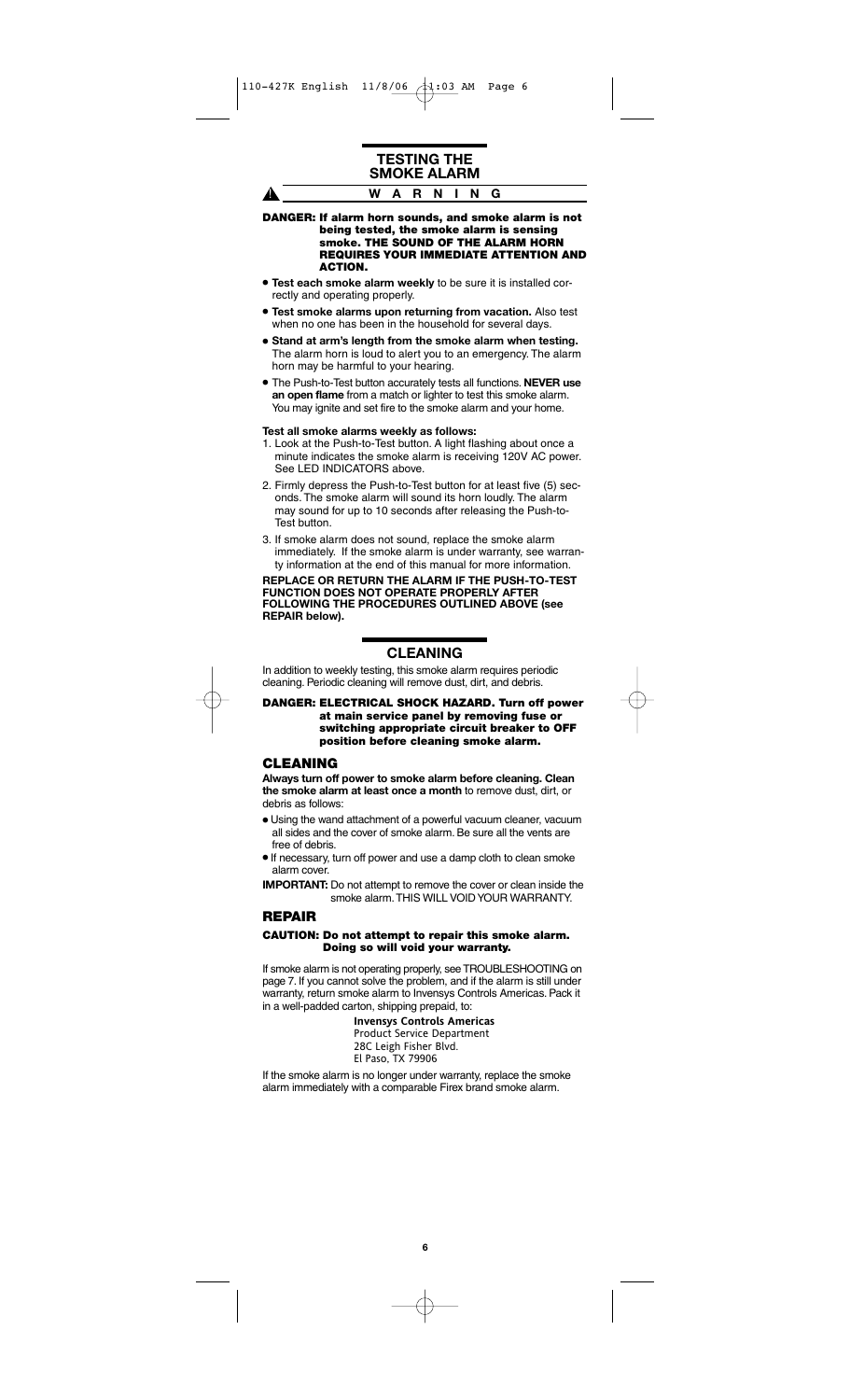**Firex Replacement Guide**

| <b>You Have</b>                            | <b>You'll Need</b> |              |
|--------------------------------------------|--------------------|--------------|
| Model                                      | Model #            | Item $#$     |
| G-6                                        | G-6 or GC          | 406 or 41216 |
| G-18, G-120, H or GC                       | GC                 | 41216        |
| $PG-40$                                    | <b>PG-40</b>       | 484          |
| FXW-R, FX1014, FX1020<br>FXW-1A, or FX1106 | FXW-R              | 428          |

# **PRACTICE FIRE SAFETY**

Develop family escape plans, discuss them with ALL household members, and practice them regularly.

- Expose everyone to the sound of a smoke alarm and explain what the sound means.
- Determine TWO exits from each room and an escape route to the outside from each exit.
- Teach all household members to touch the door. INSTRUCT THEM NOT TO OPEN THE DOOR IF THE DOOR IS HOT. Tell them to use an alternative exit if the door is hot.
- Teach household members to crawl along the floor to stay below dangerous smoke, fumes, and gases.
- Determine a safe meeting place for all members outside the building.

# • Know how to call the nearest fire department in case of emergency.

**Besides practicing and understanding fire safety rules, you should:**

- a.Install smoke alarms in every room of your residence.
- b.Test smoke alarms weekly.
- c.Maintain smoke alarms properly.
- d.Keep a supply of replacement batteries on hand.
- e.Replace nonworking smoke alarms immediately.
- f. Prevent hazardous conditions and follow fire safety rules:
	- Keep matches and cigarette lighters out of the hands of children.
	- Never smoke in bed.
	- Store flammables in proper, closed containers and do not use them near flame or sparks.
	- Keep electrical appliances in good condition.
	- Make sure stoves, fireplaces, chimneys, barbeque grills, and other appliances are clean and free of grease. Be sure they are properly installed and operating as designed.
	- Keep operating portable heaters and burning candles away from combustible materials.Watch them carefully.
	- Do not overload electrical circuits.

# **WHAT TO DO IN CASE OF A FIRE**

- **1. Don't panic; stay calm. Notify every member in the residence of the fire.**
- **2. Have all residents leave the building as quickly as possible. Touch doors to feel if they are hot before opening them. Use an alternative exit if necessary. Crawl along the floor and cover your mouth and nose with a wet cloth, if possible. DO NOT stop to collect anything. Follow pre-defined escape plans, if possible.**
- **3. Meet at a prearranged meeting place outside the building.**
- **4. Call the fire department from OUTSIDE the building.**
- **5. DO NOT GO BACK INSIDE A BURNING BUILDING. Wait for the fire department to arrive.**

These guidelines will assist you in the event of a fire. However, to reduce the chance that fires will start, practice fire safety rules and prevent hazardous situations.

# **TROUBLESHOOTING**

 $\blacktriangle$  DANGER:

- **ELECTRICAL SHOCK HAZARD. Always turn off power at main fuse box or circuit breaker before taking troubleshooting action.**
- **DO NOT disconnect AC power to quiet an unwanted false alarm. This will remove your protection. Fan the air around the smoke alarm or open a window to remove the smoke, dust, or water vapor causing the false alarm.**  $\mathbf{\mathbf{\Delta}}$  warning: